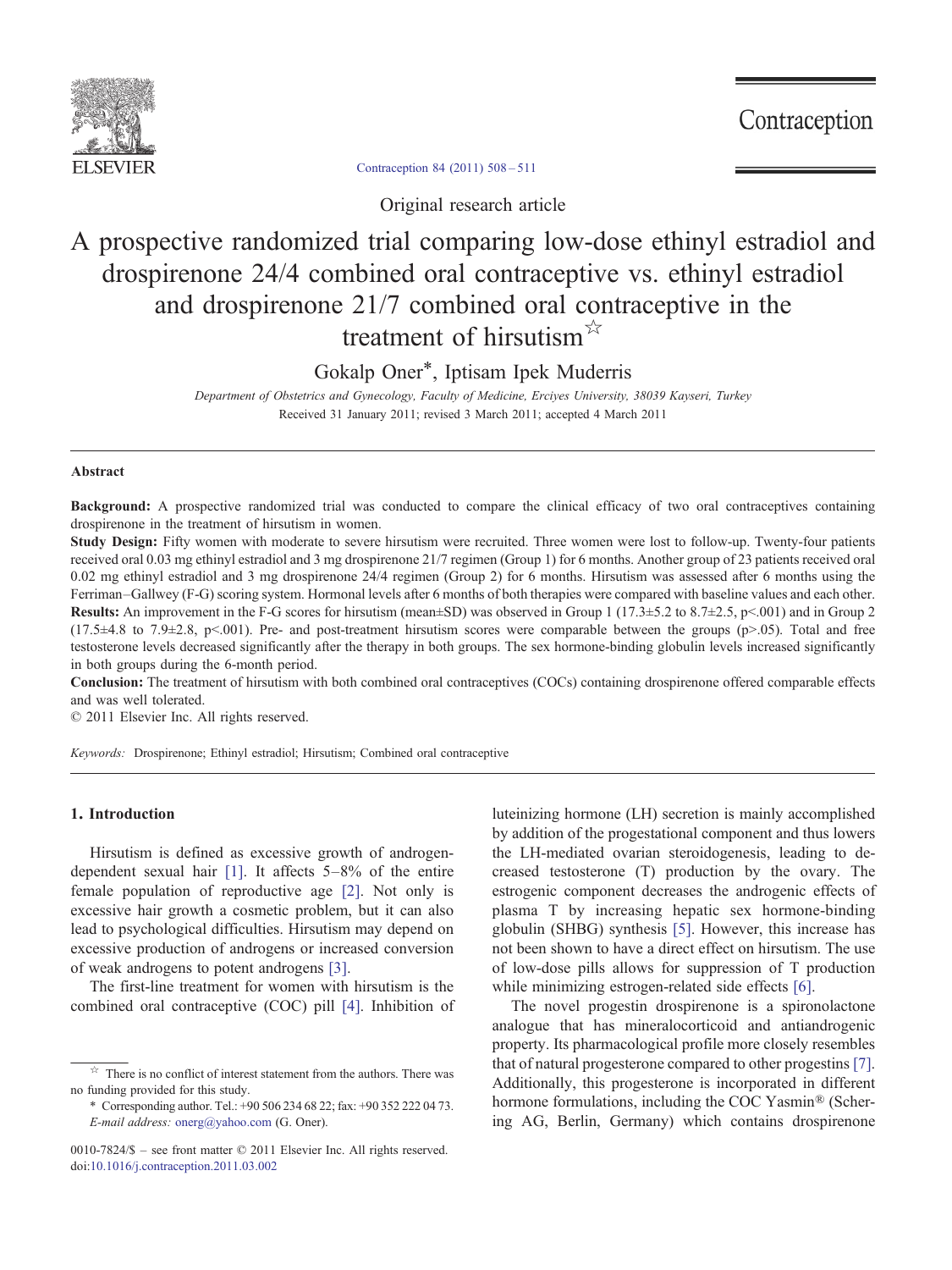3 mg/ethinyl estradiol 0.03 mg, administered in cycles of 21 days continuous use followed by a 7-day hormone-free interval (21/7). This agent has reliable contraceptive effects with safety profile and beneficial properties for acne and seborrhea [\[8,9\].](#page-3-0) In the treatment of hirsutism, Batukan and Muderris [\[10\]](#page-3-0) showed that this COC was effective in patients with or without polycystic ovary syndrome (PCOS). In a recent study, this COC has been shown to have favorable effects on hirsutism with better outcomes on lipid, glycemic and hormonal profile in women with PCOS than desogestrelcontaining COC [\[11\]](#page-3-0).

A new low-dose COC, Yaz® (Bayer Schering Pharma, Weimar, Germany), containing drospirenone 3 mg/ethinyl estradiol 0.02 mg has been developed that comprises a regimen with 24 active pills and four inert pills (24/4). This COC is efficient for birth control with an acceptable bleeding pattern and useful for the treatment of premenstrual dysphoric disorder and acne vulgaris [\[12](#page-3-0)–14]. The purpose of the present study was to report our clinical and biochemical results with two COCs containing drospirenone and different dosages of ethinyl estradiol in hirsute patients with or without PCOS. To our knowledge, no study comparing these two COCs has been performed in patients with hirsutism.

## 2. Materials and methods

This prospective randomized clinical trial was conducted on a population of unselected 50 women with moderate and severe hirsutism after obtaining ethical approval from the University Ethics Committee. Eligible participants were nonpregnant, premenopausal women with no evidence of androgen-secreting adrenal or ovarian neoplasm [total plasma  $T \le 200$  ng/dL; plasma dehydroepiandrosterone sulfate (DHEAS)  $\leq 7000$  ng/mL], Cushing's syndrome, congenital adrenal hyperplasia (early follicular phase plasma 17-hydroxyprogesterone  $\leq$ 3 ng/mL) or signs of virilization. In addition to the signs of hirsutism, patients with sonographically typically appearing ovaries (i.e., eight or more peripherally arranged discrete follicles with or without an enlarged hyperechogenic central stroma) were diagnosed with PCOS [\[15\].](#page-3-0)

A detailed history, including menstrual history and past medical history, was taken. Each patient underwent a complete medical examination, in addition to a hormonal profile, and hepatic and renal function analyses. Those who had been taking any medication, including a COC or longacting progestins during the last 12 months before the enrollment, were excluded. To avoid interobserver errors, the same physician (I.I.M.) who was blinded to the treatments graded the degree of hirsutism according to a modified Ferriman-Gallwey (F-G) scoring system [\[16\]](#page-3-0). Patients were asked not to epilate during the treatment. Nine body areas were evaluated for density and area of hair growth and quantified on a 0- (no hirsutism) to 4-point (severe) scale.

The patients with a score of 8 or more were included in the study. The body mass index (BMI) was calculated according to the following formula: body weight in kilograms/height in meters squared, and the patients were instructed not to modify their usual diet during the study.

After obtaining informed consent, participants were randomized using a computer-generated randomization table into two groups, as depicted in Fig. 1. Group 1  $(n=25)$  received a daily oral 0.03 mg of ethinyl estradiol plus 3 mg of drospirenone combination (Yasmin®) as a 21/7-day regimen and Group 2 ( $n=25$ ) received a daily oral 0.02 mg of ethinyl estradiol plus 3 mg of drospirenone combination (Yaz®) as a 24/4-day regimen for 6 months.

Patients were followed up for 6 months during the treatment. Serum samples for hormone analysis were taken before the therapy at early follicular phase in women with regular menstrual cycles or on a convenient day for those who were amenorrheic. At the end of the 6-month treatment, blood samples were collected between Day 3 and Day 6 after the withdrawal bleeding of the previous cycle. During the therapy, all hirsute women had an interview in order to establish the course of the menstrual cycle and side effects.

Serum follicle-stimulating hormone (FSH), LH, total T, free T, androstenedione (A), estradiol (E2) (DSL-4900, Diagnostic Systems Laboratories, Webster, TX, USA) and DHEAS (Immunotech, Marseilles, France) were measured by radioimmunoassay; SHBG was measured by immunoradiometric assay (Orion Diagnostica, Espoo, Finland), using commercial kits in the biochemical laboratory of the University of Erciyes. The intra-assay and interassay coefficients of variation were 3.2% and 8.4% for FSH, 6.8% and 7.9% for LH, 8.1% and 9.1% for total T, 3.7% and 7.9% for free T, 4.3% and 6.0% for A, 5.2% and 5.5% for E2, 5.6% and 4.1% for DHEAS, and 4.0% and 5.5% for SHBG, respectively.

Numerical variables were presented as means±SD. Nonnormally distributed metric variables were analyzed by Kruskal–Wallis test and Mann–Whitney  $U$  test. After the confirmation of normal distribution, paired and unpaired  $t$ tests were used to compare the values before and after the treatment in the women studied. p≤.05 was considered



Fig. 1. CONSORT Flow diagram showing the progress of the study.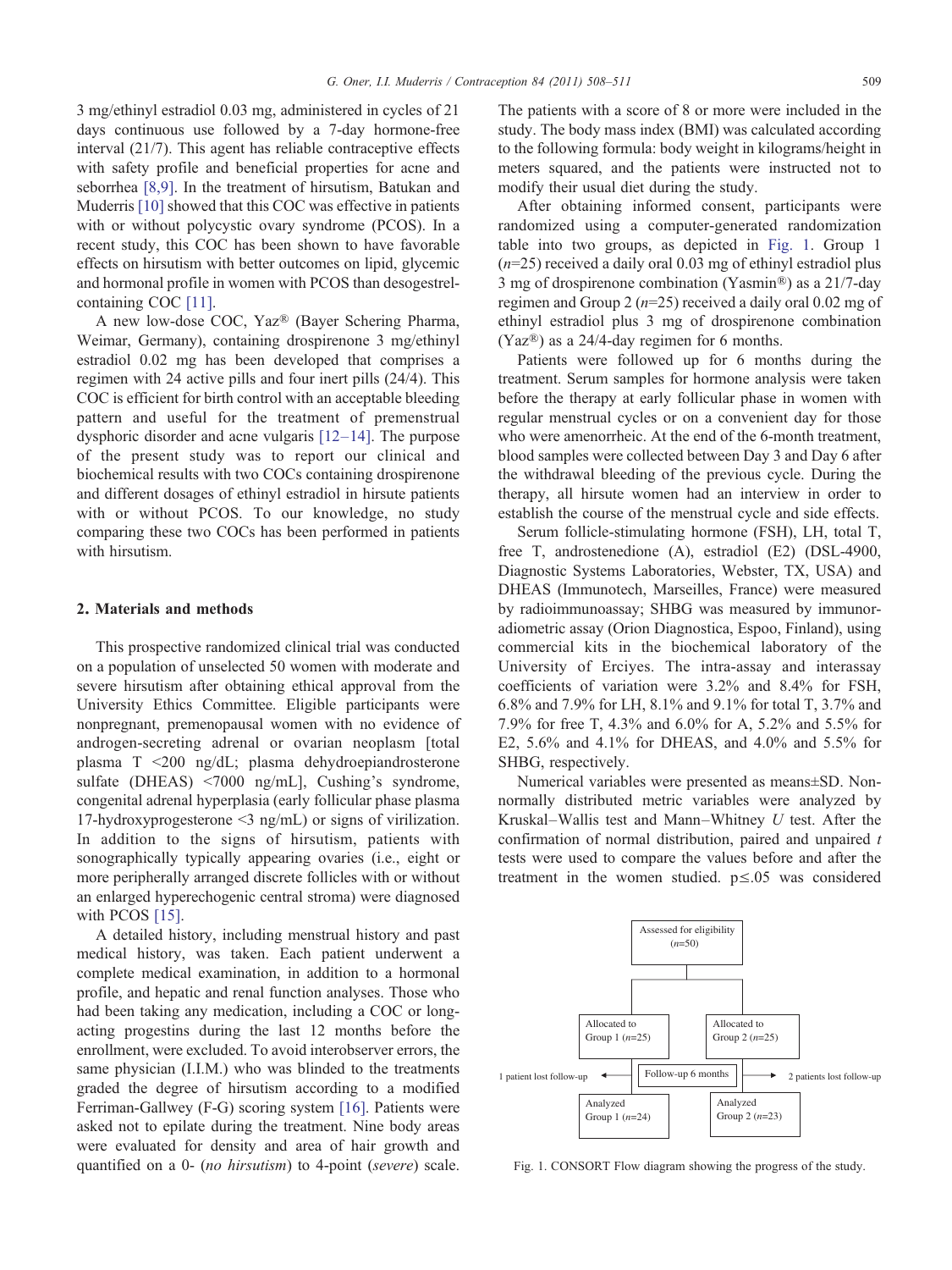statistically significant. All analyses were performed using the Statistical Package for the Social Sciences, version 15.0 (SPSS, Chicago, IL, USA).

## 3. Results

Forty-seven women completed the study; three women were lost to follow-up, and their results are not presented. All patients tolerated the COCs well without serious complaints or side effects necessitating the discontinuation of the therapy. BMI (mean $\pm$ SD) (23.4 $\pm$ 4.6 vs 23.9 $\pm$ 6.6) and age  $(23.5\pm4.4 \text{ vs. } 22.5\pm4.6)$  of the patients were similar between Group 1 and Group 2. At the end of the treatments, no significant variations were seen for BMI within the same group and between the groups  $(23.2\pm4.2 \text{ vs. } 23.4\pm4.6)$ . Ten patients were obese (BMI  $\geq$ 30 kg/m<sup>2</sup>).

Prior to the treatment, 12 (50%) of 24 and 12 (52%) of 23 had oligo/amenorrhea in Group 1 and Group 2, respectively. During the treatment, cycles became regular in all patients in both groups. Five patients had intermenstrual bleeding in Group 1 and four patients in Group 2 during the treatments.

Table 1 shows the hormone levels and hirsutism scores before and after 6 months of therapy in Groups 1 and 2. An improvement in the mean F-G scores for hirsutism was observed in Group 1 (17.3 $\pm$ 5.2 to 8.7 $\pm$ 2.5, p<.001) and in Group 2 (17.5 $\pm$ 4.8 to 7.9 $\pm$ 2.8, p<.001). The hirsutism scores before the treatment and at the end of 6 months were comparable between the groups  $(p>0.05)$ .

There were no significant differences in mean levels of FSH, LH, E2, A and DHEAS in both groups  $(p>0.05)$ . Additionally, there were no changes in these hormones after the treatments in both groups ( $p$ >.05). Total and free mean T levels decreased significantly after the therapy in both groups  $(p<.05)$ , whereas there were no statistically significant differences between the groups. The mean SHBG levels were increased significantly by the end of the 6-month period in both groups when compared with basal levels; no

| Table 1 |                                                                             |  |  |  |  |
|---------|-----------------------------------------------------------------------------|--|--|--|--|
|         | Effects of treatment on hormonal profile and hirsutism score in both groups |  |  |  |  |

significant differences were found between the groups  $(p > .05)$  (Table 1).

#### 4. Discussion

The drugs most commonly used to treat hirsutism include oral contraceptives, gonadotropin-releasing hormone analogs, androgen receptor antagonists and corticosteroids. COCs have been extensively used to treat hirsutism [\[3\].](#page-3-0) This report summarizes the findings of a randomized prospective trial comparing the effects of both a 21/7 regimen and a 24/4 regimen in women with hirsutism. Beneficial effects of a COC containing drospirenone on hirsutism have been previously reported [\[3,10\].](#page-3-0) However, this is the first randomized study directly comparing two drugs containing drospirenone. Additionally, no study has been found on the treatment of hirsutism with low-dose ethinyl estradiol and drospirenone 24/4 COC in the literature.

The antiandrogenic activity of drospirenone is augmented by the elevating effect of ethinyl estradiol on SHBG. Therefore, the increase in SHBG levels is associated with decreased levels of active free T [\[17\].](#page-3-0) We also observed a significant rise in SHBG levels during both therapies with drospirenone and ethinyl estradiol. So, the increase in SHBG would appear to be a major factor in the antiandrogenic activity of both treatment regimens. Although estrogen increases the circulating levels of SHBG, the SHBG levels were similar with the 0.02-mg ethinyl estradiol–drospirenone and the 0.03-mg ethinyl estradiol–drospirenone COC.

In the present study, no significant changes in serum FSH, LH and E2 levels during both therapies were observed. A previous study reported similar findings [\[10\].](#page-3-0) However, in another study, LH levels markedly decreased after the treatment [\[18\]](#page-3-0). The effect of ethinyl estradiol and drospirenone combination on adrenal steroid synthesis is unclear. Although it has been claimed that COCs may decrease adrenal androgen synthesis by a yet-unknown mechanism,

|                     | Basal                        |                              | 6 months                     |                            |  |  |
|---------------------|------------------------------|------------------------------|------------------------------|----------------------------|--|--|
|                     | Group 1 $(n=24)$             | Group 2 $(n=23)$             | Group 1 $(n=24)$             | Group 2 $(n=23)$           |  |  |
| $FSH$ (mIU/mL)      | $5.8 \pm 1.2^{\rm a}$        | $5.8 \pm 1.7^{\rm a}$        | $5.8 \pm 1.7^{\rm a}$        | $6.1 \pm 1.8^a$            |  |  |
| $LH$ (mIU/mL)       | $6.9 \pm 0.4^{\rm a}$        | $6.8 \pm 0.4^{\rm a}$        | $7.0 \pm 0.3^{\rm a}$        | $6.9 \pm 0.3^{\text{a}}$   |  |  |
| Estradiol $(pg/mL)$ | $67.6 \pm 11.0^a$            | $68.4 \pm 11.4^a$            | $68.1 \pm 9.8$ <sup>a</sup>  | $68.1 \pm 10.4^{\rm a}$    |  |  |
| $SHBG$ (nmol/L)     | $45.3 \pm 22.1^a$            | $48.1 \pm 30.2^{\rm a}$      | $62.8 \pm 30.9^b$            | $70.1 \pm 58.6^b$          |  |  |
| $DHEAS$ (mcg/mL)    | $2.6 \pm 1.3^{\text{a}}$     | $2.6 \pm 1.3^{\rm a}$        | $2.6 \pm 2.0^a$              | $2.6 \pm 1.4^{\rm a}$      |  |  |
| $A$ (ng/mL)         | $2.9 \pm 0.3^{\text{a}}$     | $3.0 \pm 0.1^a$              | $2.8 \pm 0.2^{\rm a}$        | $2.9 \pm 0.3^{\text{a}}$   |  |  |
| Total T $(ng/dL)$   | $87.5 \pm 43.7^{\mathrm{a}}$ | $80.5 \pm 40.5^{\mathrm{a}}$ | 58.7 $\pm$ 22.8 <sup>b</sup> | $61.0 \pm 36.4^b$          |  |  |
| Free T $(pg/mL)$    | $2.9 \pm 0.9^a$              | $2.8 \pm 0.7^{\rm a}$        | $2.1 \pm 0.5^{\rm b}$        | $2.1 \pm 0.8^{\rm b}$      |  |  |
| Hirsutism score     | $17.3 \pm 5.2^{\mathrm{a}}$  | $17.5 \pm 4.8^{\rm a}$       | $8.7 \pm 2.5^{\rm b}$        | $7.9 \pm 2.8$ <sup>b</sup> |  |  |

Values are mean±SD. FSH=Follicle-stimulating hormone; LH=luteinizing hormone; SHBG=sex hormone-binding globulin; DHEAS=dehydroepiandrosterone sulfate; A=androstenedione; T=testosterone.

Statistically significant difference is not present in groups sharing the same letter (a or b,  $p$ >.05).

Statistically significant difference is present in groups sharing a different letter (a and b,  $p<0.05$ ).